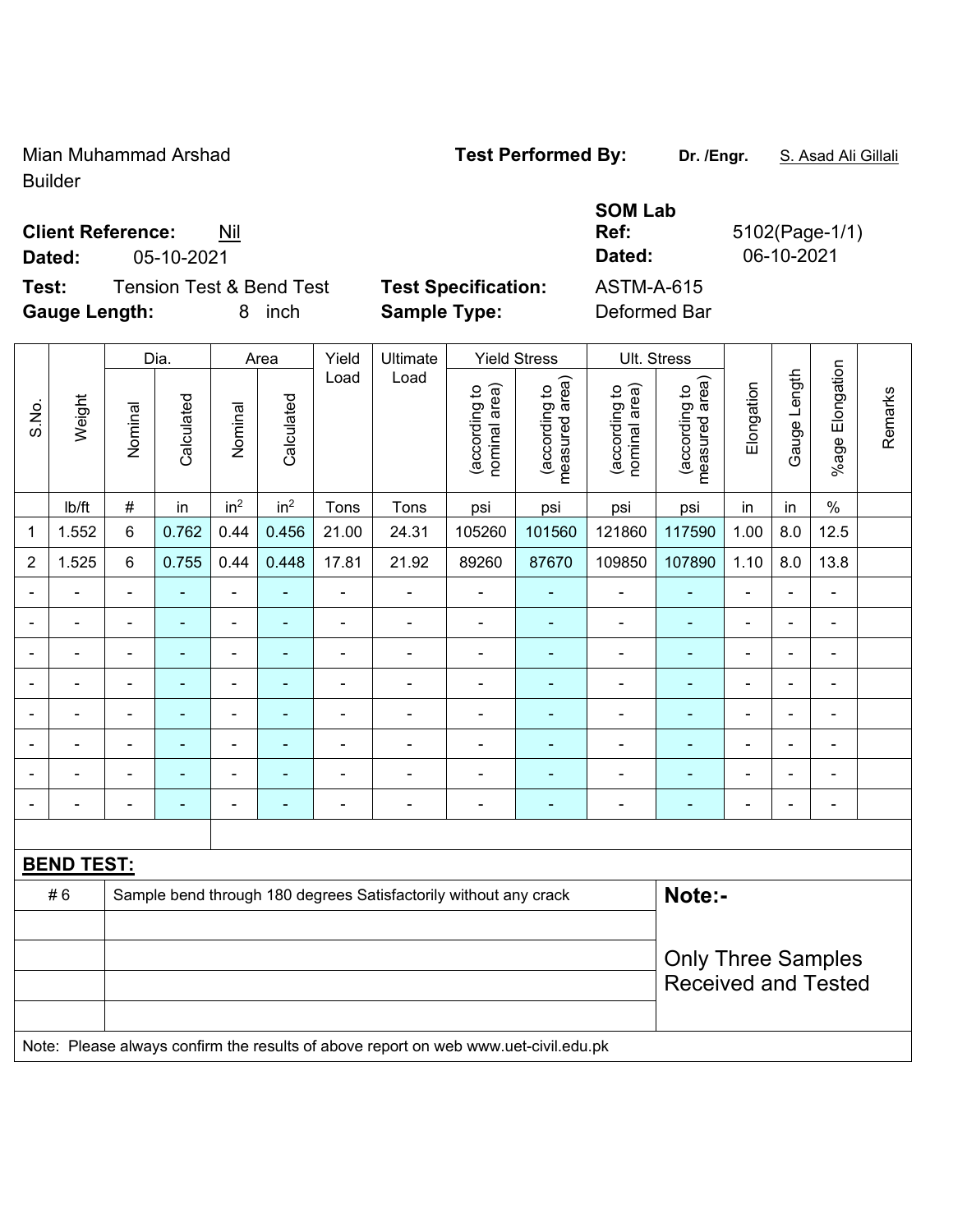Abdullah Khan Architect **Test Performed By:** Dr. /Engr. **SAsad Ali Gillani** CIMS, Site Office DHAB

**Client Reference:** CRE/KB/01/CIMS/Site/Lab/17

**Dated:** 05-10-2021 **Dated:** 06-10-2020

**Test:** Tension Test & Bend Test **Test Specification:** ASTM-A-615 **Gauge Length:** 8 inch **Sample Type:** Deformed Bar ( M/s SJ Steel)

**SOM Lab** 

**Ref:** 5103(Page-1/1)

|                |                                                                                     |                | Dia.           |                              | Area            | Ultimate<br>Yield | <b>Yield Stress</b>                                              |                                |                                 | Ult. Stress                    |                                 |                |                          |                         |         |
|----------------|-------------------------------------------------------------------------------------|----------------|----------------|------------------------------|-----------------|-------------------|------------------------------------------------------------------|--------------------------------|---------------------------------|--------------------------------|---------------------------------|----------------|--------------------------|-------------------------|---------|
| S.No.          | Weight                                                                              | Nominal        | Calculated     | Nominal                      | Calculated      | Load              | Load                                                             | (according to<br>nominal area) | (according to<br>measured area) | nominal area)<br>(according to | measured area)<br>(according to | Elongation     | Gauge Length             | Elongation<br>$%$ age I | Remarks |
|                | lb/ft                                                                               | $\#$           | in             | in <sup>2</sup>              | in <sup>2</sup> | Tons              | Tons                                                             | psi                            | psi                             | psi                            | psi                             | in             | in                       | $\%$                    |         |
| 1              | 2.707                                                                               | 8              | 1.007          | 0.79                         | 0.796           | 28.87             | 37.89                                                            | 80590                          | 79990                           | 105780                         | 104980                          | 1.10           | 8.0                      | 13.8                    |         |
| $\overline{2}$ | 2.646                                                                               | 8              | 0.995          | 0.79                         | 0.778           | 29.53             | 38.43                                                            | 82440                          | 83720                           | 107290                         | 108940                          | 1.30           | 8.0                      | 16.3                    |         |
|                |                                                                                     | $\blacksquare$ | ä,             | ä,                           |                 | L,                | ÷.                                                               | ä,                             |                                 | $\blacksquare$                 | $\blacksquare$                  | ä,             | ä,                       | ä,                      |         |
|                |                                                                                     |                | $\blacksquare$ | $\blacksquare$               |                 | L.                | $\blacksquare$                                                   | $\blacksquare$                 |                                 | $\blacksquare$                 | ٠                               | $\blacksquare$ |                          | $\blacksquare$          |         |
|                |                                                                                     |                |                | $\blacksquare$               |                 |                   | $\blacksquare$                                                   |                                |                                 | $\blacksquare$                 | Ē.                              | $\blacksquare$ | $\overline{\phantom{0}}$ | $\blacksquare$          |         |
|                |                                                                                     | Ē,             | ÷              | $\blacksquare$               |                 | $\overline{a}$    | $\overline{\phantom{0}}$                                         | ä,                             |                                 | $\blacksquare$                 | ÷                               | $\blacksquare$ | $\blacksquare$           | L,                      |         |
|                |                                                                                     | ä,             | $\blacksquare$ | ÷,                           |                 | $\blacksquare$    | $\blacksquare$                                                   | $\blacksquare$                 | ٠                               | $\blacksquare$                 | $\blacksquare$                  | $\blacksquare$ | $\blacksquare$           | Ē,                      |         |
|                |                                                                                     | $\blacksquare$ | $\blacksquare$ | $\qquad \qquad \blacksquare$ |                 | ä,                | $\blacksquare$                                                   | $\blacksquare$                 |                                 | $\blacksquare$                 | ۰                               | $\blacksquare$ | $\blacksquare$           | ä,                      |         |
|                |                                                                                     |                |                |                              |                 |                   |                                                                  |                                |                                 |                                | ÷                               |                |                          | $\blacksquare$          |         |
|                |                                                                                     |                |                |                              |                 | Ē,                | ÷                                                                |                                |                                 | -                              | ä,                              | $\blacksquare$ | $\blacksquare$           | L,                      |         |
|                | <b>Witnessed By:</b>                                                                |                |                |                              |                 |                   | Asif Naveed Bhatti (R.E CIMS BWP)                                |                                |                                 |                                |                                 |                |                          |                         |         |
|                | <b>BEND TEST:</b>                                                                   |                |                |                              |                 |                   |                                                                  |                                |                                 |                                |                                 |                |                          |                         |         |
|                | #8                                                                                  |                |                |                              |                 |                   | Sample bend through 180 degrees Satisfactorily without any crack |                                |                                 |                                | Note:-                          |                |                          |                         |         |
|                |                                                                                     |                |                |                              |                 |                   |                                                                  |                                |                                 |                                |                                 |                |                          |                         |         |
|                |                                                                                     |                |                |                              |                 |                   |                                                                  |                                |                                 |                                | <b>Only Three Samples</b>       |                |                          |                         |         |
|                |                                                                                     |                |                |                              |                 |                   |                                                                  |                                |                                 |                                | <b>Received and Tested</b>      |                |                          |                         |         |
|                |                                                                                     |                |                |                              |                 |                   |                                                                  |                                |                                 |                                |                                 |                |                          |                         |         |
|                | Note: Please always confirm the results of above report on web www.uet-civil.edu.pk |                |                |                              |                 |                   |                                                                  |                                |                                 |                                |                                 |                |                          |                         |         |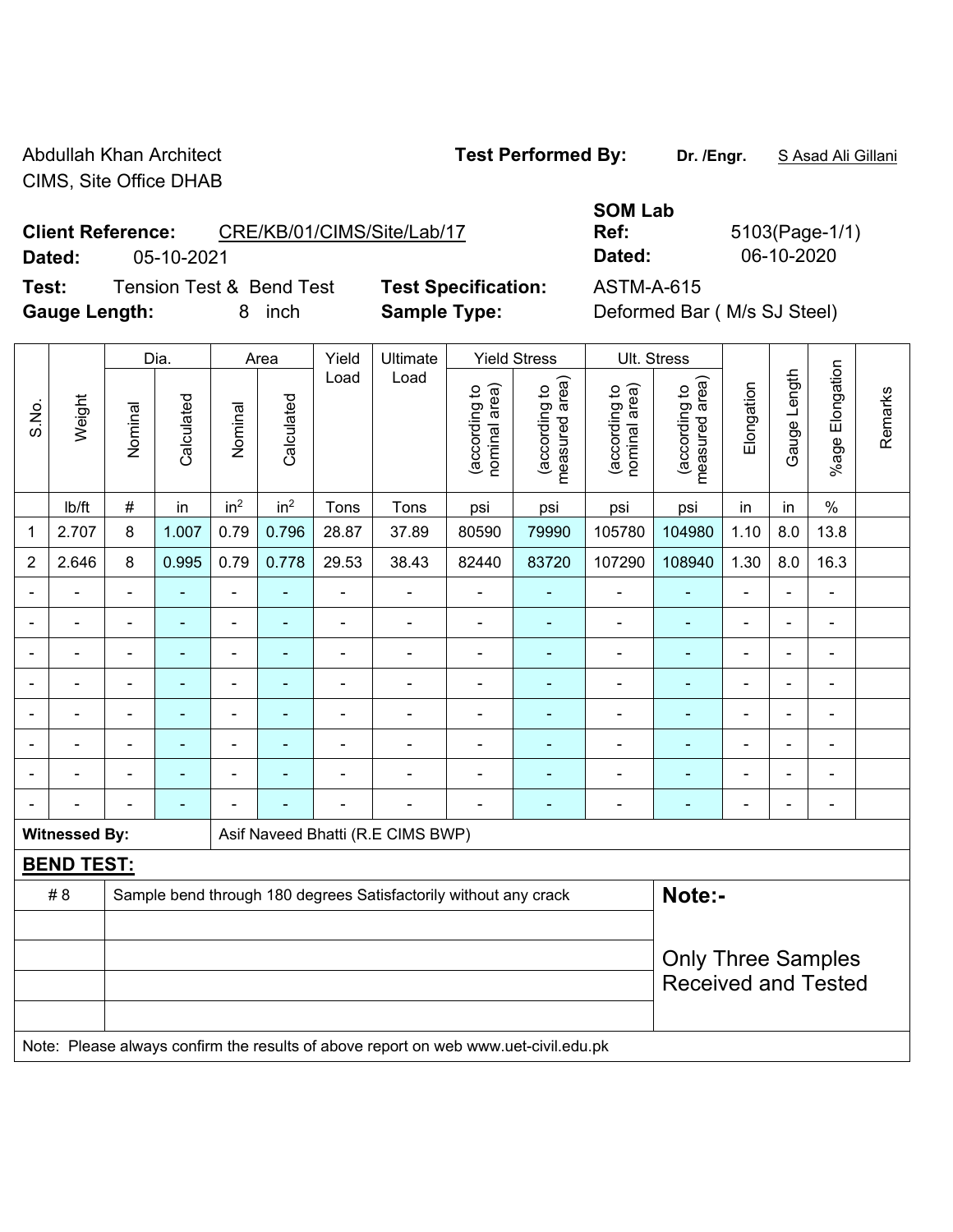Gai Xiqiang **Test Performed By:** Dr. /Engr. **Dr. Rizwan Azam** 

Project Manager,China Energy Engineering Group, Northeast No. 2, Electric Power Construction Co. Ltd.

| <b>Client Reference:</b> | DD-401A-FA-619 | <b>SOM Lab Ref:</b> 5104(Page-1) |            |
|--------------------------|----------------|----------------------------------|------------|
| Dated:                   | 05-10-2021     | <b>Dated:</b>                    | 06-10-2021 |

**Test:** Tension Test & Bend Test **Test Specification:** ASTM-A-615 **Gauge Length:** 8 inch **Sample Type:** Deformed Bar (SJ Steel)

**Com Lab Ref:** 5104(Page-1/1)

|                |                                                                                     |                                                                  | Dia.       |                 | Area            | <b>Ultimate</b><br>Yield |                                                                  | <b>Yield Stress</b>            | Ult. Stress                                 |                                |                                 |                |                |                      |         |
|----------------|-------------------------------------------------------------------------------------|------------------------------------------------------------------|------------|-----------------|-----------------|--------------------------|------------------------------------------------------------------|--------------------------------|---------------------------------------------|--------------------------------|---------------------------------|----------------|----------------|----------------------|---------|
| S.No.          | Weight                                                                              | Nominal                                                          | Calculated | Nominal         | Calculated      | Load                     | Load                                                             | nominal area)<br>(according to | (according to<br>measured area)<br>measured | nominal area)<br>(according to | measured area)<br>(according to | Elongation     | Gauge Length   | Elongation<br>%age I | Remarks |
|                | lb/ft                                                                               | $\#$                                                             | in         | in <sup>2</sup> | in <sup>2</sup> | Tons                     | Tons                                                             | psi                            | psi                                         | psi                            | psi                             | in             | in             | $\%$                 |         |
| 1              | 2.704                                                                               | 8                                                                | 1.006      | 0.79            | 0.795           | 25.61                    | 34.63                                                            | 71490                          | 71040                                       | 96670                          | 96060                           | 1.20           | 8.0            | 15.0                 |         |
| $\overline{2}$ | 2.716                                                                               | 8                                                                | 1.008      | 0.79            | 0.798           | 26.57                    | 35.39                                                            | 74190                          | 73450                                       | 98810                          | 97820                           | 1.30           | 8.0            | 16.3                 |         |
| 3              | 1.504                                                                               | 6                                                                | 0.750      | 0.44            | 0.442           | 15.62                    | 19.49                                                            | 78280                          | 77930                                       | 97690                          | 97250                           | 1.50           | 8.0            | 18.8                 |         |
| 4              | 1.486                                                                               | 6                                                                | 0.746      | 0.44            | 0.437           | 15.36                    | 19.22                                                            | 77000                          | 77530                                       | 96320                          | 96980                           | 1.40           | 8.0            | 17.5                 |         |
| 5              | 1.497                                                                               | 6                                                                | 0.748      | 0.44            | 0.440           | 14.73                    | 19.32                                                            | 73830                          | 73830                                       | 96830                          | 96830                           | 1.50           | 8.0            | 18.8                 |         |
| 6              | 1.486                                                                               | 6                                                                | 0.746      | 0.44            | 0.437           | 15.46                    | 19.37                                                            | 77510                          | 78050                                       | 97080                          | 97750                           | 1.40           | 8.0            | 17.5                 |         |
|                |                                                                                     | $\blacksquare$                                                   | ä,         | $\blacksquare$  | $\blacksquare$  |                          |                                                                  | $\blacksquare$                 | ÷                                           | $\blacksquare$                 | $\blacksquare$                  | $\blacksquare$ | $\blacksquare$ | $\blacksquare$       |         |
|                |                                                                                     |                                                                  | ä,         | $\blacksquare$  |                 |                          |                                                                  |                                | ÷                                           |                                | $\blacksquare$                  |                |                |                      |         |
|                |                                                                                     |                                                                  |            |                 |                 |                          |                                                                  |                                | ÷                                           |                                | $\blacksquare$                  |                |                |                      |         |
|                |                                                                                     |                                                                  |            |                 |                 |                          |                                                                  |                                |                                             |                                |                                 |                |                |                      |         |
|                | <b>Witnessed By:</b>                                                                |                                                                  |            |                 |                 |                          | Sohaib Ali, Sub Engineer (NESPAK)                                |                                |                                             |                                |                                 |                |                |                      |         |
|                | <b>BEND TEST:</b>                                                                   |                                                                  |            |                 |                 |                          |                                                                  |                                |                                             |                                |                                 |                |                |                      |         |
|                | # 8                                                                                 |                                                                  |            |                 |                 |                          | Sample bend through 180 degrees Satisfactorily without any crack |                                |                                             |                                | Note:-                          |                |                |                      |         |
|                | #6                                                                                  | Sample bend through 180 degrees Satisfactorily without any crack |            |                 |                 |                          |                                                                  |                                |                                             |                                |                                 |                |                |                      |         |
|                | #6                                                                                  |                                                                  |            |                 |                 |                          | Sample bend through 180 degrees Satisfactorily without any crack |                                |                                             |                                | <b>Only Nine Samples</b>        |                |                |                      |         |
|                |                                                                                     |                                                                  |            |                 |                 |                          |                                                                  |                                |                                             |                                | <b>Received and Tested</b>      |                |                |                      |         |
|                |                                                                                     |                                                                  |            |                 |                 |                          |                                                                  |                                |                                             |                                |                                 |                |                |                      |         |
|                | Note: Please always confirm the results of above report on web www.uet-civil.edu.pk |                                                                  |            |                 |                 |                          |                                                                  |                                |                                             |                                |                                 |                |                |                      |         |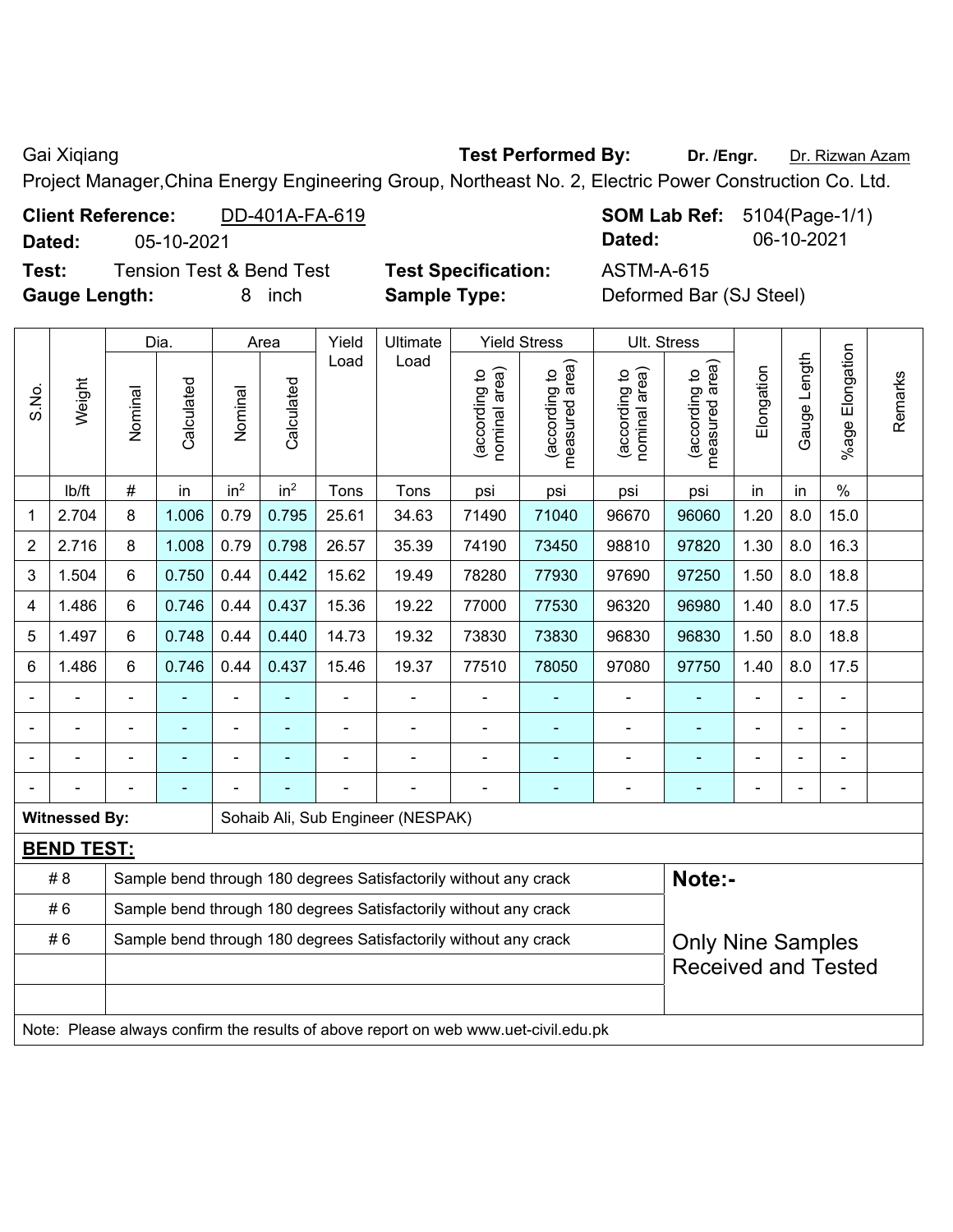Resident Engineer, Pillar & Sons, DHA Multan

Sajjad Ali Memon **Test Performed By:** Dr. /Engr. **S. Asad Ali Gillani** Cali Ali Gillani

**Client Reference:** P&S/OTH/GEN/00048

**Test:** Tension Test & Bend Test **Test Specification:** ASTM-A-615 **Guage Length:** 8 inch **Sample Type:** Deformed Bar (F.F Steel)

**SOM Lab Ref:**  5105(Page- $1/1)$ **Dated:** 04-10-2021 **Dated:** 06-10-2021

|                |                                                                                     | Dia.           |                                                                  | Area            | Yield           | Ultimate       |                                                                  | <b>Yield Stress</b>            |                                             | Ult. Stress                    |                                 |                            |              |                       |         |
|----------------|-------------------------------------------------------------------------------------|----------------|------------------------------------------------------------------|-----------------|-----------------|----------------|------------------------------------------------------------------|--------------------------------|---------------------------------------------|--------------------------------|---------------------------------|----------------------------|--------------|-----------------------|---------|
| S.No.          | Weight                                                                              | Nominal        | Calculated                                                       | Nominal         | Calculated      | Load           | Load                                                             | nominal area)<br>(according to | (according to<br>neasured area)<br>measured | nominal area)<br>(according to | measured area)<br>(according to | Elongation                 | Gauge Length | Elongation<br>$%$ age | Remarks |
|                | lb/ft                                                                               | $\#$           | in                                                               | in <sup>2</sup> | in <sup>2</sup> | Tons           | Tons                                                             | psi                            | psi                                         | psi                            | psi                             | in                         | in           | $\%$                  |         |
| 1              | 2.608                                                                               | 8              | 0.988                                                            | 0.79            | 0.766           | 26.71          | 34.76                                                            | 74560                          | 76900                                       | 97040                          | 100080                          | 1.50                       | 8.0          | 18.8                  |         |
| $\overline{2}$ | 2.651                                                                               | 8              | 0.996                                                            | 0.79            | 0.779           | 25.94          | 35.58                                                            | 72430                          | 73450                                       | 99320                          | 100720                          | 1.30                       | 8.0          | 16.3                  |         |
| 3              | 1.496                                                                               | 6              | 0.748                                                            | 0.44            | 0.440           | 14.93          | 22.24                                                            | 74860                          | 74860                                       | 111490                         | 111490                          | 1.20                       | 8.0          | 15.0                  |         |
| 4              | 1.501                                                                               | 6              | 0.749                                                            | 0.44            | 0.441           | 14.85          | 21.83                                                            | 74450                          | 74280                                       | 109450                         | 109200                          | 1.00                       | 8.0          | 12.5                  |         |
| 5              | 0.661                                                                               | $\overline{4}$ | 0.497                                                            | 0.20            | 0.194           | 6.24           | 9.07                                                             | 68800                          | 70920                                       | 100050                         | 103140                          | 1.10                       | 8.0          | 13.8                  |         |
| 6              | 0.661                                                                               | $\overline{4}$ | 0.497                                                            | 0.20            | 0.194           | 6.19           | 8.41                                                             | 68230                          | 70340                                       | 92740                          | 95610                           | 1.10                       | 8.0          | 13.8                  |         |
|                |                                                                                     |                |                                                                  | ÷               |                 | $\blacksquare$ | ÷                                                                |                                |                                             |                                |                                 |                            |              |                       |         |
|                |                                                                                     |                |                                                                  | ۰               | ۰               | $\blacksquare$ | ÷                                                                | $\blacksquare$                 |                                             | $\blacksquare$                 | ٠                               | $\blacksquare$             |              | $\blacksquare$        |         |
|                |                                                                                     |                |                                                                  | ÷               |                 | $\blacksquare$ | ÷                                                                | Ē,                             |                                             | Ē,                             | ٠                               | ä,                         |              | $\blacksquare$        |         |
|                |                                                                                     | ä,             | ÷,                                                               | ÷,              | ۰               | ÷,             | ÷,                                                               | ä,                             | $\blacksquare$                              | $\blacksquare$                 | ÷                               | ÷,                         |              | ä,                    |         |
|                |                                                                                     |                |                                                                  |                 |                 |                |                                                                  |                                |                                             |                                |                                 |                            |              |                       |         |
|                | <b>BEND TEST:</b>                                                                   |                |                                                                  |                 |                 |                |                                                                  |                                |                                             |                                |                                 |                            |              |                       |         |
|                | # 8                                                                                 |                |                                                                  |                 |                 |                | Sample bend through 180 degrees Satisfactorily without any crack |                                |                                             |                                | Note:-                          |                            |              |                       |         |
|                | #6                                                                                  |                | Sample bend through 180 degrees Satisfactorily without any crack |                 |                 |                |                                                                  |                                |                                             |                                |                                 |                            |              |                       |         |
|                | #4                                                                                  |                |                                                                  |                 |                 |                | Sample bend through 180 degrees Satisfactorily without any crack |                                |                                             |                                | <b>Only Nine Samples</b>        |                            |              |                       |         |
|                |                                                                                     |                |                                                                  |                 |                 |                |                                                                  |                                |                                             |                                |                                 | <b>Received and Tested</b> |              |                       |         |
|                |                                                                                     |                |                                                                  |                 |                 |                |                                                                  |                                |                                             |                                |                                 |                            |              |                       |         |
|                | Note: Please always confirm the results of above report on web www.uet-civil.edu.pk |                |                                                                  |                 |                 |                |                                                                  |                                |                                             |                                |                                 |                            |              |                       |         |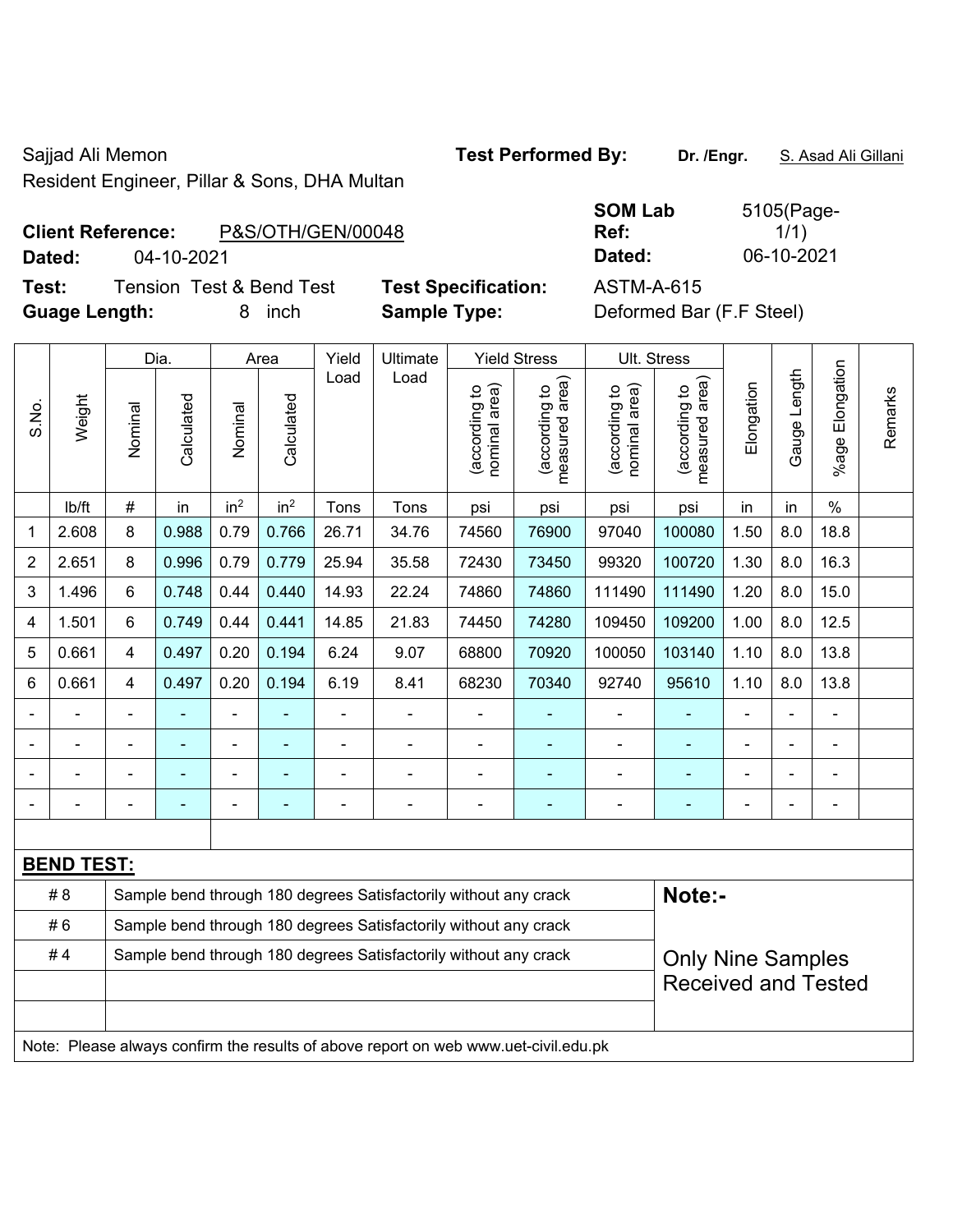Gai Xiqiang **Test Performed By:** Dr. /Engr. **S. Asad Ali Gillani** Gillani

Project Manager,China Energy Engineering Group, Northeast No.2, Electric Power Construction Co. Ltd.

|                                                                        | Test:<br><b>Tension Test &amp; Bend Test</b>                                        |                |                |                 | <b>Test Specification:</b> |               |                                                                   |                | <b>ASTM-A-615</b>   |                                |                                 |            |              |                      |         |
|------------------------------------------------------------------------|-------------------------------------------------------------------------------------|----------------|----------------|-----------------|----------------------------|---------------|-------------------------------------------------------------------|----------------|---------------------|--------------------------------|---------------------------------|------------|--------------|----------------------|---------|
|                                                                        | <b>Gauge Length:</b>                                                                |                |                | 8               | inch                       |               | <b>Sample Type:</b>                                               |                |                     |                                | Deformed Bar (FF Steel)         |            |              |                      |         |
|                                                                        |                                                                                     |                |                |                 |                            |               |                                                                   |                |                     |                                |                                 |            |              |                      |         |
|                                                                        |                                                                                     |                | Dia.           |                 | Area                       | Yield<br>Load | Ultimate<br>Load                                                  |                | <b>Yield Stress</b> | Ult. Stress                    |                                 |            |              |                      |         |
| S.No.                                                                  | Weight                                                                              | Nominal        | Calculated     | Nominal         | Calculated                 |               | (according to<br>measured area)<br>(according to<br>nominal area) |                |                     | (according to<br>nominal area) | (according to<br>measured area) | Elongation | Gauge Length | Elongation<br>%age I | Remarks |
|                                                                        | lb/ft                                                                               | $\#$           | in             | in <sup>2</sup> | in <sup>2</sup>            | Tons          | Tons                                                              | psi            | psi                 | psi                            | psi                             | in         | in           | $\%$                 |         |
| 1                                                                      | 1.465                                                                               | 6              | 0.741          | 0.44            | 0.431                      | 12.64         | 18.32                                                             | 63360          | 64680               | 91820                          | 93740                           | 1.40       | 8.0          | 17.5                 |         |
| $\overline{2}$                                                         | 1.494                                                                               | 6              | 0.748          | 0.44            | 0.439                      | 13.93         | 19.39                                                             | 69850          | 70010               | 97180                          | 97410                           | 1.30       | 8.0          | 16.3                 |         |
| 3                                                                      | 1.501                                                                               | 6              | 0.749          | 0.44            | 0.441                      | 14.29         | 19.24                                                             | 71640          | 71470               | 96420                          | 96200                           | 1.70       | 8.0          | 21.3                 |         |
| 4                                                                      | 1.503                                                                               | 6              | 0.750          | 0.44            | 0.442                      | 14.58         | 19.29                                                             | 73070          | 72740               | 96670                          | 96240                           | 1.70       | 8.0          | 21.3                 |         |
| 5                                                                      | 1.492                                                                               | 6              | 0.747          | 0.44            | 0.438                      | 15.60         | 21.02                                                             | 78180          | 78530               | 105360                         | 105840                          | 1.50       | 8.0          | 18.8                 |         |
| 6                                                                      | 1.505                                                                               | 6              | 0.750          | 0.44            | 0.442                      | 15.19         | 20.15                                                             | 76130          | 75790               | 101020                         | 100560                          | 1.50       | 8.0          | 18.8                 |         |
|                                                                        |                                                                                     | $\blacksquare$ |                |                 |                            |               | ÷                                                                 |                |                     |                                |                                 | L,         |              | $\blacksquare$       |         |
| $\blacksquare$                                                         |                                                                                     | ä,             | $\blacksquare$ | ÷,              |                            |               | ÷,                                                                | $\blacksquare$ | $\blacksquare$      | ÷                              | ÷                               | ä,         |              | $\blacksquare$       |         |
| $\blacksquare$                                                         |                                                                                     | ä,             | ÷              | ÷,              |                            |               | ÷,                                                                | ÷,             | ÷,                  | ÷                              | ÷,                              | ä,         |              | ÷,                   |         |
| $\blacksquare$                                                         |                                                                                     |                | ÷              |                 |                            |               | ä,                                                                | $\blacksquare$ | ۰                   | $\blacksquare$                 | $\blacksquare$                  |            |              | $\blacksquare$       |         |
|                                                                        | <b>Witnessed By:</b>                                                                |                |                |                 |                            |               | Sohaib Ali, Sub Engineer (NESPAK)                                 |                |                     |                                |                                 |            |              |                      |         |
|                                                                        | <b>BEND TEST:</b>                                                                   |                |                |                 |                            |               |                                                                   |                |                     |                                |                                 |            |              |                      |         |
|                                                                        | #6                                                                                  |                |                |                 |                            |               | Sample bend through 180 degrees Satisfactorily without any crack  |                |                     |                                | Note:-                          |            |              |                      |         |
| Sample bend through 180 degrees Satisfactorily without any crack<br>#6 |                                                                                     |                |                |                 |                            |               |                                                                   |                |                     |                                |                                 |            |              |                      |         |
|                                                                        | #6                                                                                  |                |                |                 |                            |               | Sample bend through 180 degrees Satisfactorily without any crack  |                |                     |                                | <b>Only Nine Samples</b>        |            |              |                      |         |
|                                                                        |                                                                                     |                |                |                 |                            |               |                                                                   |                |                     |                                | <b>Received and Tested</b>      |            |              |                      |         |
|                                                                        |                                                                                     |                |                |                 |                            |               |                                                                   |                |                     |                                |                                 |            |              |                      |         |
|                                                                        | Note: Please always confirm the results of above report on web www.uet-civil.edu.pk |                |                |                 |                            |               |                                                                   |                |                     |                                |                                 |            |              |                      |         |

**Client Reference:** DD-401A-FA-618 **SOM Lab Ref:** 5106(Page-1/1) **Dated:** 05-10-2021 **Dated:** 06-10-2021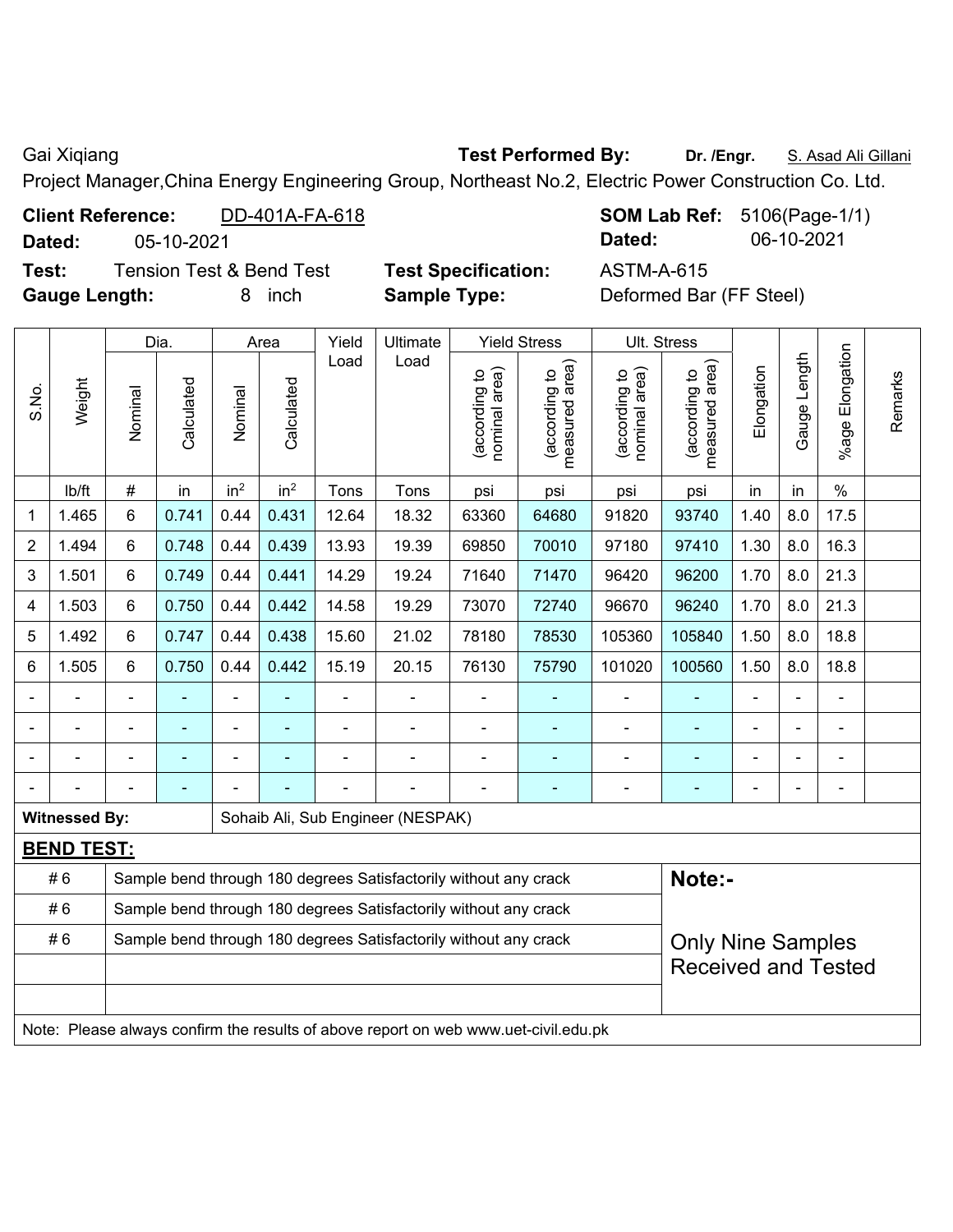Abdullah Khan Architect, **Test Performed By:** Dr. /Engr. **SAsad Ali Gillani** CIMS, Site Office, DHAB

**Client Reference:** SRE/KB/01/CIMS/Site/Lab

**Dated:** 30-10-2020 **Dated:** 06-10-2021

**Test:** Tension Test & Bend Test **Test Specification:** ASTM-A-615 **Gauge Length:** 8 inch **Sample Type:** Deformed Bar ( Kamran Steel)

**SOM Lab Ref:** 5107(Page-1/3)

|                |                                                                                     |                | Dia.                                                             |                 | Area            | Yield          | Ultimate                                                         |                                | <b>Yield Stress</b>             |                                | Ult. Stress                     |                |              |                       |         |
|----------------|-------------------------------------------------------------------------------------|----------------|------------------------------------------------------------------|-----------------|-----------------|----------------|------------------------------------------------------------------|--------------------------------|---------------------------------|--------------------------------|---------------------------------|----------------|--------------|-----------------------|---------|
| S.No.          | Weight                                                                              | Nominal        | Calculated                                                       | Nominal         | Calculated      | Load           | Load                                                             | nominal area)<br>(according to | (according to<br>measured area) | nominal area)<br>(according to | (according to<br>measured area) | Elongation     | Gauge Length | Elongation<br>$%$ age | Remarks |
|                | lb/ft                                                                               | $\#$           | in                                                               | in <sup>2</sup> | in <sup>2</sup> | Tons           | Tons                                                             | psi                            | psi                             | psi                            | psi                             | in             | in           | $\frac{0}{0}$         |         |
| 1              | 2.661                                                                               | 8              | 0.998                                                            | 0.79            | 0.782           | 25.50          | 35.47                                                            | 71200                          | 71930                           | 99030                          | 100050                          | 1.20           | 8.0          | 15.0                  |         |
| $\overline{2}$ | 2.625                                                                               | 8              | 0.991                                                            | 0.79            | 0.771           | 24.49          | 34.68                                                            | 68360                          | 70040                           | 96820                          | 99200                           | 1.40           | 8.0          | 17.5                  |         |
| 3              | 1.448                                                                               | $6\phantom{1}$ | 0.736                                                            | 0.44            | 0.426           | 16.41          | 22.31                                                            | 82260                          | 84970                           | 111850                         | 115520                          | 1.00           | 8.0          | 12.5                  |         |
| 4              | 1.484                                                                               | 6              | 0.745                                                            | 0.44            | 0.436           | 12.33          | 18.30                                                            | 61830                          | 62390                           | 91720                          | 92560                           | 1.20           | 8.0          | 15.0                  |         |
| 5              | 0.657                                                                               | $\overline{4}$ | 0.496                                                            | 0.20            | 0.193           | 5.73           | 8.33                                                             | 63180                          | 65470                           | 91840                          | 95170                           | 1.30           | 8.0          | 16.3                  |         |
| 6              | 0.668                                                                               | $\overline{4}$ | 0.500                                                            | 0.20            | 0.196           | 5.63           | 7.90                                                             | 62050                          | 63320                           | 87120                          | 88900                           | 1.20           | 8.0          | 15.0                  |         |
|                |                                                                                     | ä,             | ä,                                                               | $\blacksquare$  |                 | $\blacksquare$ |                                                                  |                                |                                 | $\blacksquare$                 | ٠                               | $\blacksquare$ |              | ÷.                    |         |
|                |                                                                                     |                |                                                                  | ÷               |                 | L,             | $\blacksquare$                                                   |                                |                                 | $\blacksquare$                 | ä,                              |                |              | $\blacksquare$        |         |
|                |                                                                                     |                |                                                                  |                 |                 |                |                                                                  |                                |                                 |                                | ۰                               |                |              |                       |         |
|                |                                                                                     |                |                                                                  | $\blacksquare$  |                 | $\blacksquare$ | $\blacksquare$                                                   | $\blacksquare$                 | $\overline{\phantom{a}}$        | $\blacksquare$                 | $\overline{\phantom{0}}$        | $\blacksquare$ |              | $\blacksquare$        |         |
|                |                                                                                     |                |                                                                  |                 |                 |                |                                                                  |                                |                                 |                                |                                 |                |              |                       |         |
|                | <b>BEND TEST:</b>                                                                   |                |                                                                  |                 |                 |                |                                                                  |                                |                                 |                                |                                 |                |              |                       |         |
|                | #8                                                                                  |                |                                                                  |                 |                 |                | Sample bend through 180 degrees Satisfactorily without any crack |                                |                                 |                                | Note:-                          |                |              |                       |         |
|                | #6                                                                                  |                | Sample bend through 180 degrees Satisfactorily without any crack |                 |                 |                |                                                                  |                                |                                 |                                |                                 |                |              |                       |         |
|                | #4                                                                                  |                |                                                                  |                 |                 |                | Sample bend through 180 degrees Satisfactorily without any crack |                                |                                 |                                | <b>Only Nine Samples</b>        |                |              |                       |         |
|                |                                                                                     |                |                                                                  |                 |                 |                |                                                                  |                                |                                 |                                | <b>Received and Tested</b>      |                |              |                       |         |
|                |                                                                                     |                |                                                                  |                 |                 |                |                                                                  |                                |                                 |                                |                                 |                |              |                       |         |
|                | Note: Please always confirm the results of above report on web www.uet-civil.edu.pk |                |                                                                  |                 |                 |                |                                                                  |                                |                                 |                                |                                 |                |              |                       |         |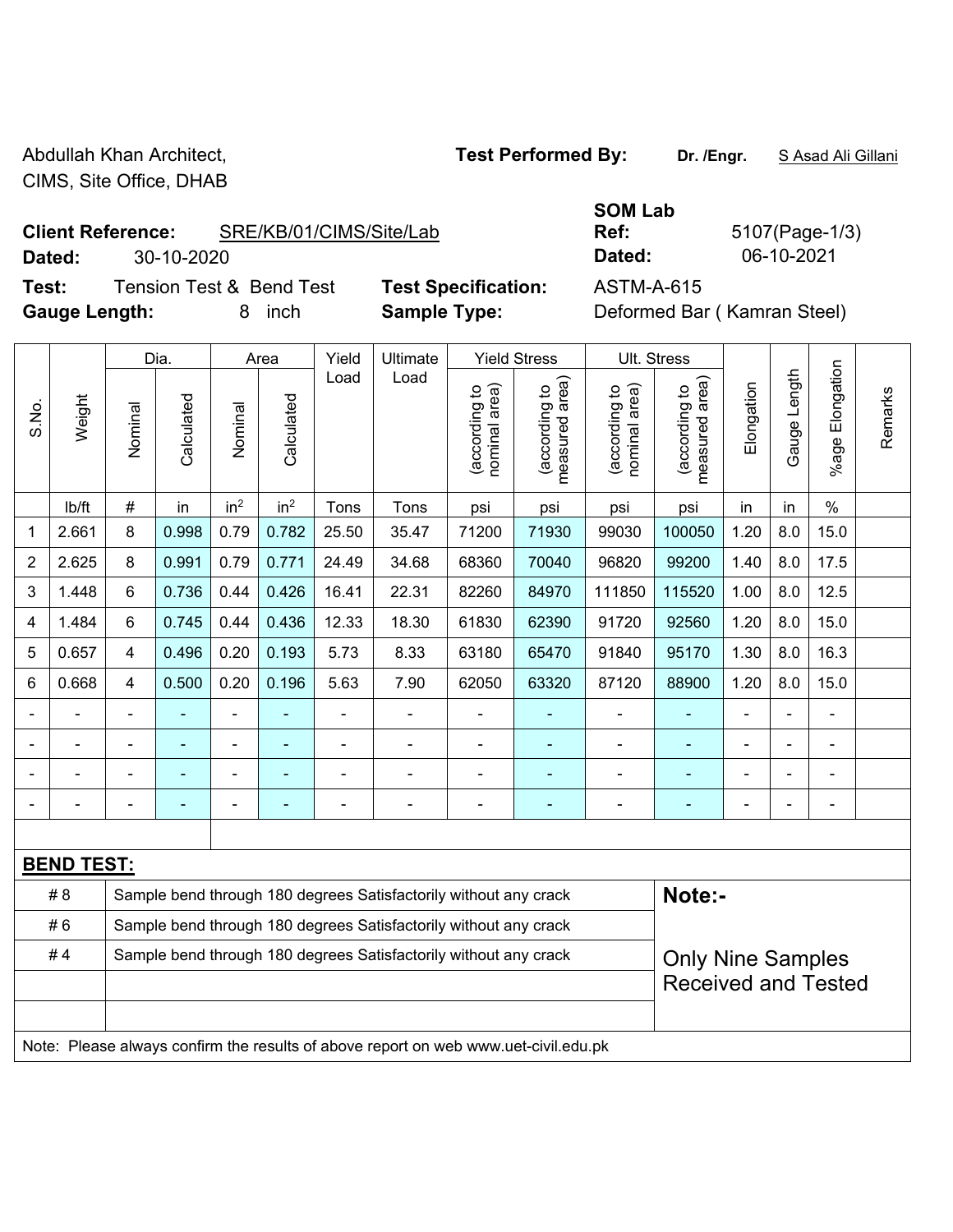Abdullah Khan Architect, **Test Performed By:** Dr. /Engr. **SAsad Ali Gillani** CIMS, Site Office, DHAB

**Client Reference:** SRE/KB/01/CIMS/Site/Lab

**Dated:** 25-09-2020 **Dated:** 06-10-2021

**Test:** Tension Test & Bend Test **Test Specification:** ASTM-A-615 **Gauge Length:** 8 inch **Sample Type:** Deformed Bar ( Kamran Steel)

| <b>SOM Lab</b> |  |
|----------------|--|
| Ref:           |  |
| Dated:         |  |

**Ref:** 5107(Page-2/3)

|                |                   |                | Dia.           |                 | Area            | Yield<br>Ultimate | <b>Yield Stress</b>                                                                 |                               | Ult. Stress                     |                                |                                 |            |              |                          |         |
|----------------|-------------------|----------------|----------------|-----------------|-----------------|-------------------|-------------------------------------------------------------------------------------|-------------------------------|---------------------------------|--------------------------------|---------------------------------|------------|--------------|--------------------------|---------|
| S.No.          | Weight            | Nominal        | Calculated     | Nominal         | Calculated      | Load              | Load                                                                                | nominal area)<br>according to | (according to<br>measured area) | (according to<br>nominal area) | (according to<br>measured area) | Elongation | Gauge Length | Elongation<br>%age l     | Remarks |
|                | lb/ft             | #              | in             | in <sup>2</sup> | in <sup>2</sup> | Tons              | Tons                                                                                | psi                           | psi                             | psi                            | psi                             | in         | in           | $\frac{0}{0}$            |         |
| 1              | 2.609             | 8              | 0.988          | 0.79            | 0.767           | 25.76             | 37.46                                                                               | 71920                         | 74070                           | 104580                         | 107720                          | 1.10       | 8.0          | 13.8                     |         |
| $\overline{2}$ | 2.630             | 8              | 0.992          | 0.79            | 0.773           | 25.43             | 37.41                                                                               | 71000                         | 72570                           | 104440                         | 106740                          | 1.30       | 8.0          | 16.3                     |         |
| 3              | 1.483             | 6              | 0.745          | 0.44            | 0.436           | 13.37             | 19.98                                                                               | 67040                         | 67650                           | 100150                         | 101070                          | 1.20       | 8.0          | 15.0                     |         |
| 4              | 1.487             | 6              | 0.746          | 0.44            | 0.437           | 13.27             | 20.03                                                                               | 66530                         | 66980                           | 100400                         | 101090                          | 1.20       | 8.0          | 15.0                     |         |
| 5              | 0.660             | 4              | 0.497          | 0.20            | 0.194           | 6.19              | 8.18                                                                                | 68230                         | 70340                           | 90150                          | 92940                           | 1.10       | 8.0          | 13.8                     |         |
| 6              | 0.657             | 4              | 0.496          | 0.20            | 0.193           | 5.83              | 7.97                                                                                | 64300                         | 66630                           | 87910                          | 91090                           | 1.00       | 8.0          | 12.5                     |         |
|                | L,                | $\blacksquare$ | $\blacksquare$ | ä,              |                 | $\blacksquare$    | ä,                                                                                  | L,                            | $\blacksquare$                  | $\blacksquare$                 | ä,                              | L.         |              | $\blacksquare$           |         |
|                |                   |                |                |                 |                 |                   | $\blacksquare$                                                                      | $\blacksquare$                |                                 |                                |                                 |            |              | $\blacksquare$           |         |
|                |                   |                |                |                 |                 |                   |                                                                                     | $\blacksquare$                |                                 |                                |                                 |            |              | $\blacksquare$           |         |
|                |                   |                | ۰              | $\blacksquare$  |                 |                   | Ē,                                                                                  | $\blacksquare$                | ٠                               | $\blacksquare$                 | ۰                               | Ē,         |              | $\overline{\phantom{0}}$ |         |
|                |                   |                |                |                 |                 |                   |                                                                                     |                               |                                 |                                |                                 |            |              |                          |         |
|                | <b>BEND TEST:</b> |                |                |                 |                 |                   |                                                                                     |                               |                                 |                                |                                 |            |              |                          |         |
|                | # 8               |                |                |                 |                 |                   | Sample bend through 180 degrees Satisfactorily without any crack                    |                               |                                 |                                | Note:-                          |            |              |                          |         |
|                | #6                |                |                |                 |                 |                   | Sample bend through 180 degrees Satisfactorily without any crack                    |                               |                                 |                                |                                 |            |              |                          |         |
|                | #4                |                |                |                 |                 |                   | Sample bend through 180 degrees Satisfactorily without any crack                    |                               |                                 |                                | <b>Only Nine Samples</b>        |            |              |                          |         |
|                |                   |                |                |                 |                 |                   |                                                                                     |                               |                                 |                                | <b>Received and Tested</b>      |            |              |                          |         |
|                |                   |                |                |                 |                 |                   |                                                                                     |                               |                                 |                                |                                 |            |              |                          |         |
|                |                   |                |                |                 |                 |                   | Note: Please always confirm the results of above report on web www.uet-civil.edu.pk |                               |                                 |                                |                                 |            |              |                          |         |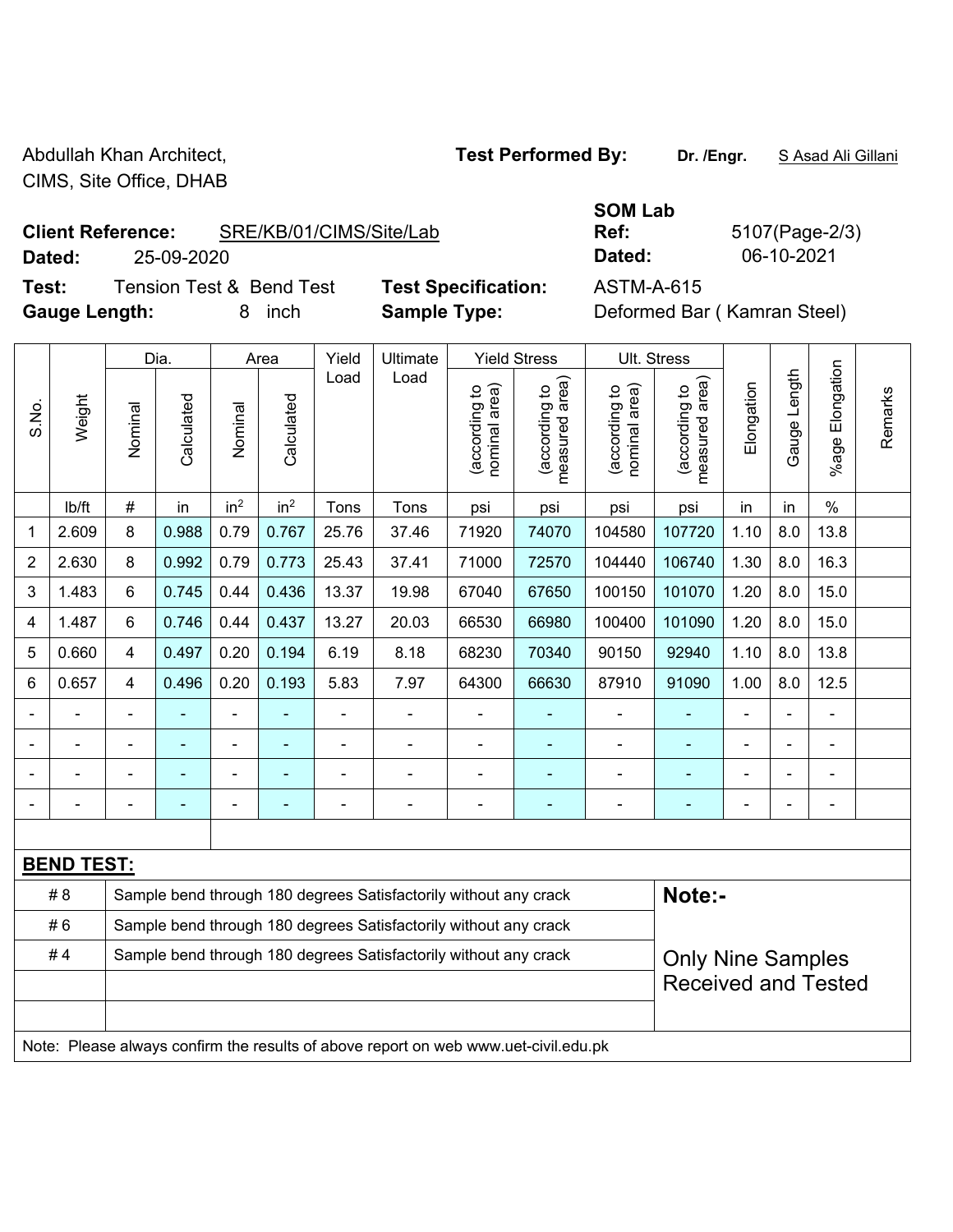Abdullah Khan Architect, **Test Performed By:** Dr. /Engr. **SAsad Ali Gillani** Abdullah Khan Architect, CIMS, Site Office, DHAB

**Client Reference:** SRE/KB/01/CIMS/Site/Lab

**Dated:** 19-10-2020 **Dated:** 06-10-2021

**Test:** Tension Test & Bend Test **Test Specification:** ASTM-A-615 **Gauge Length:** 8 inch **Sample Type:** Deformed Bar ( Kamran Steel)

**SOM Lab** 

**Ref:** 5107(Page-3/3)

|                |                                                                                     | Dia.           |                                                                  | Area            | Yield                    | Ultimate       |                                                                  | <b>Yield Stress</b>            |                                 | Ult. Stress                    |                                 |                |                |                       |         |
|----------------|-------------------------------------------------------------------------------------|----------------|------------------------------------------------------------------|-----------------|--------------------------|----------------|------------------------------------------------------------------|--------------------------------|---------------------------------|--------------------------------|---------------------------------|----------------|----------------|-----------------------|---------|
| S.No.          | Weight                                                                              | Nominal        | Calculated                                                       | Nominal         | Calculated               | Load           | Load                                                             | nominal area)<br>(according to | (according to<br>measured area) | nominal area)<br>(according to | (according to<br>measured area) | Elongation     | Gauge Length   | Elongation<br>$%$ age | Remarks |
|                | lb/ft                                                                               | $\#$           | in                                                               | in <sup>2</sup> | in <sup>2</sup>          | Tons           | Tons                                                             | psi                            | psi                             | psi                            | psi                             | in             | in             | $\%$                  |         |
| 1              | 2.678                                                                               | 8              | 1.001                                                            | 0.79            | 0.787                    | 25.35          | 35.34                                                            | 70780                          | 71050                           | 98660                          | 99040                           | 1.00           | 8.0            | 12.5                  |         |
| $\overline{2}$ | 2.636                                                                               | 8              | 0.993                                                            | 0.79            | 0.775                    | 25.25          | 36.03                                                            | 70490                          | 71860                           | 100600                         | 102550                          | 1.20           | 8.0            | 15.0                  |         |
| 3              | 1.511                                                                               | 6              | 0.752                                                            | 0.44            | 0.444                    | 12.08          | 18.55                                                            | 60550                          | 60000                           | 92990                          | 92160                           | 1.10           | 8.0            | 13.8                  |         |
| 4              | 1.482                                                                               | 6              | 0.745                                                            | 0.44            | 0.436                    | 13.25          | 19.80                                                            | 66430                          | 67040                           | 99230                          | 100140                          | 1.10           | 8.0            | 13.8                  |         |
| 5              | 0.656                                                                               | $\overline{4}$ | 0.496                                                            | 0.20            | 0.193                    | 6.17           | 8.18                                                             | 68010                          | 70480                           | 90150                          | 93420                           | 1.20           | 8.0            | 15.0                  |         |
| 6              | 0.667                                                                               | $\overline{4}$ | 0.500                                                            | 0.20            | 0.196                    | 6.39           | 8.61                                                             | 70480                          | 71920                           | 94990                          | 96930                           | 1.10           | 8.0            | 13.8                  |         |
|                |                                                                                     | $\blacksquare$ | $\blacksquare$                                                   | $\blacksquare$  |                          | ä,             | ÷,                                                               |                                |                                 | $\blacksquare$                 | ÷,                              | ä,             |                | ÷                     |         |
|                |                                                                                     |                |                                                                  | $\blacksquare$  |                          |                |                                                                  |                                |                                 |                                | ۰                               |                |                |                       |         |
|                |                                                                                     |                |                                                                  | ÷               |                          |                | $\blacksquare$                                                   | $\blacksquare$                 |                                 | $\blacksquare$                 | ÷                               |                |                |                       |         |
|                |                                                                                     |                |                                                                  | $\blacksquare$  | $\overline{\phantom{0}}$ | $\blacksquare$ | ÷                                                                | $\blacksquare$                 | $\overline{a}$                  |                                | ٠                               | $\blacksquare$ | $\blacksquare$ | $\blacksquare$        |         |
|                |                                                                                     |                |                                                                  |                 |                          |                |                                                                  |                                |                                 |                                |                                 |                |                |                       |         |
|                | <b>BEND TEST:</b>                                                                   |                |                                                                  |                 |                          |                |                                                                  |                                |                                 |                                |                                 |                |                |                       |         |
|                | # 8                                                                                 |                |                                                                  |                 |                          |                | Sample bend through 180 degrees Satisfactorily without any crack |                                |                                 |                                | Note:-                          |                |                |                       |         |
|                | #6                                                                                  |                | Sample bend through 180 degrees Satisfactorily without any crack |                 |                          |                |                                                                  |                                |                                 |                                |                                 |                |                |                       |         |
|                | #4                                                                                  |                |                                                                  |                 |                          |                | Sample bend through 180 degrees Satisfactorily without any crack |                                |                                 |                                | <b>Only Nine Samples</b>        |                |                |                       |         |
|                |                                                                                     |                |                                                                  |                 |                          |                |                                                                  |                                |                                 |                                | <b>Received and Tested</b>      |                |                |                       |         |
|                |                                                                                     |                |                                                                  |                 |                          |                |                                                                  |                                |                                 |                                |                                 |                |                |                       |         |
|                | Note: Please always confirm the results of above report on web www.uet-civil.edu.pk |                |                                                                  |                 |                          |                |                                                                  |                                |                                 |                                |                                 |                |                |                       |         |